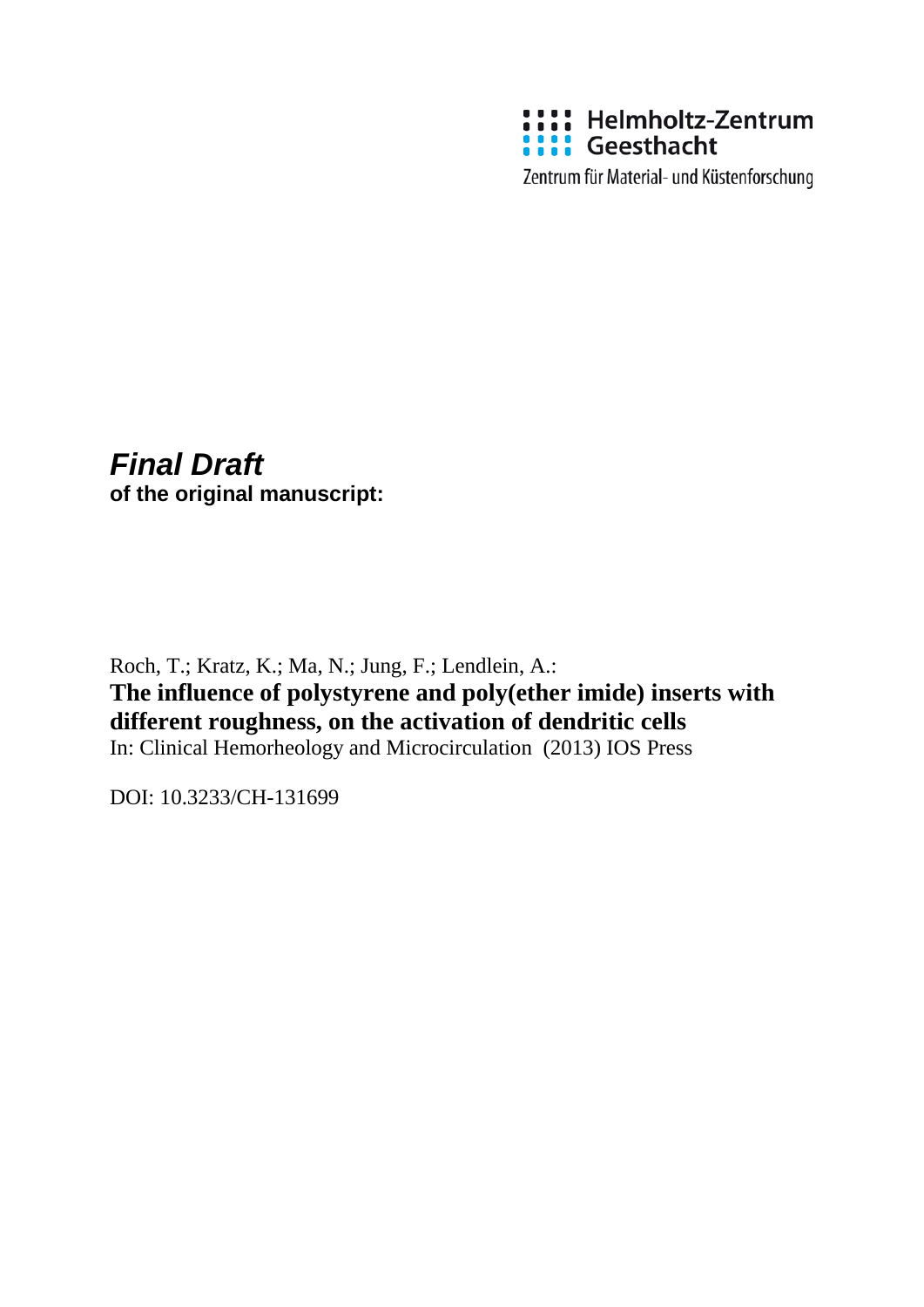## **The influence of polystyrene and poly(ether imide) inserts with different roughness, on the activation of dendritic cells**

Toralf Roch <sup>a,b</sup>, Karl Kratz <sup>a,b</sup>, Nan Ma<sup>a,b</sup>, Friedrich Jung <sup>a,b</sup>, and Andreas Lendlein <sup>a,b,\*</sup>

*a Institute of Biomaterial Science and Berlin-Brandenburg Centre for Regenerative Therapies, Helmholtz-Zentrum Geesthacht, Kantstr. 55, 14513 Teltow, Germany b Helmholtz Virtual Institute, Multifunctional Materials for Medicine, Teltow and Berlin, Germany* 

\*Email: andreas.lendlein@hzg.de

## **Abstract**

Dendritic cells (DC) have a pivotal role during inflammation. DC efficiently present antigens to T cells and shape the subsequent immune response by the secretion of pro- or antiinflammatory cytokines and by the expression of co-stimulatory molecules. They respond to "danger signals" such as microbial products or fragments from necrotic cells or tissues, but were also described to be reactive towards biomaterials. However, how mechanical and physical properties of the subjacent substrate influences the DC activation is currently poorly understood. In this study micro patterned inserts prepared from polystyrene (PS) as well as from poly (ether imide) (PEI) with three different roughness levels of i)  $R_q = 0.12 \mu m$  (PS) and 0.23  $\mu$ m (PEI); ii)  $R_q = 3.47 \mu$ m (PS) and 3.92  $\mu$ m (PEI); and iii)  $R_q = 22.16 \mu$ m (PS) and 22.65 µm (PEI) were analyzed for their capacity to influence the activation of human monocytes derived DC. Since the DC were directly cultured in the inserts, the effects of the testing material alone could be investigated and influences from additional culture dish material could be excluded.

The viability, the expression of the DC activation markers, and their cytokine/chemokine secretion were determined after the incubation with the different inserts *in vitro.*

Both the PS and the PEI inserts did not influence the survival of the DC and their expression of co-stimulatory molecules. The expression of inflammatory cytokines was not altered by the PEI and PS inserts. However, the secretion of chemokines such as CCL2, CCL3, and CCL4 was influenced by the different roughness levels, indicating that material roughness has the capacity to modulate the DC phenotype.

The data presented here will help to understand the interaction of DC with structured polymer surfaces. Biomaterial-induced immuno-modulatory effects mediated by DC may promote tissue regeneration or could potentially reduce inflammation caused by the implant material.

Keywords: Biomaterials, roughness, dendritic cells, cell culture devices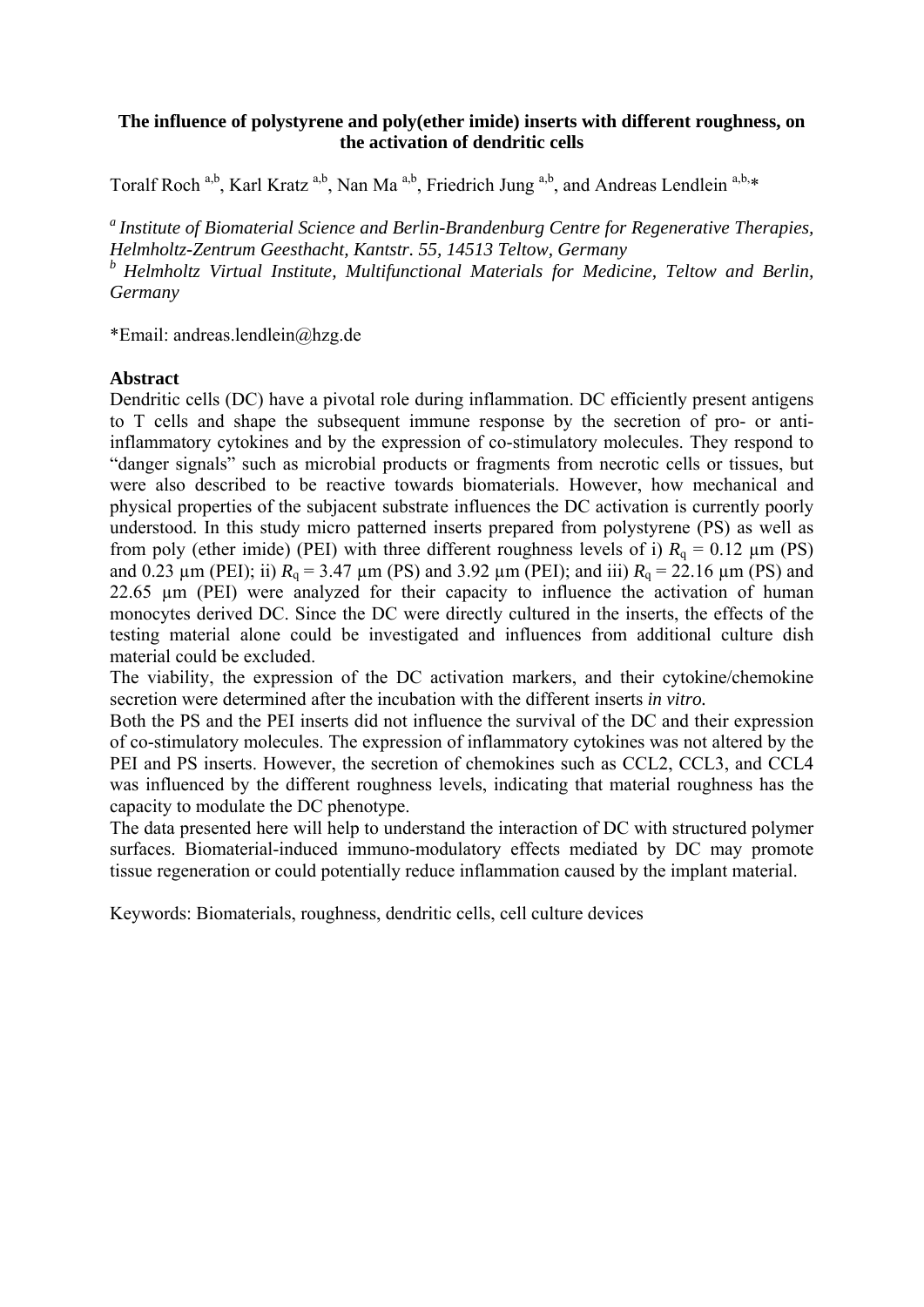#### **1. Introduction**

The aim of material-mediated regenerative therapies is to reconstitute tissues, which lost their functionality due to degenerative diseases or severe injuries [32]. During this process biomaterials can support defined cell types, which subsequently guide the regeneration of the damaged tissues. Innovative biomaterials could improve existing therapies but may also support the development of completely new interventional therapeutic strategies [13].

Biomaterials are used to support the expansion or differentiation of distinct cell types. Physical and chemical properties of the biomaterials can influence cell growth or differentiation [30]. For example, copolymers, which show cell selectivity, were previously described [4]. Furthermore, stem cell growth and differentiation can be supported by the surface topography, surface chemistry as well as by the elastic modulus of the biomaterial [22]. Both examples highlight the potential of biomaterials to directly interact with distinct cell types, which eventually lead to the generation of functional tissues. However, cells, which indirectly support wound healing by secretion of soluble mediators or by direct cellular interaction, could also be suitable targets to develop biomaterial-mediated therapies or treatments. Recently, we could show that VEGF-A-producing monocytes are able to accelerate the formation of a functional confluent endothelial cell layer on a hydrophobic polymer surface [21].

DC are another cell type of the immune system, which are of therapeutic interest [38]. They are the most effective antigen presenting cells (APC) being able to initiate and shape T cell responses [23]. The antigens, captured from the periphery, are presented to T cells via major histo-compatibility complex (MHC) molecules expressed by DC. To mount an effective T cell response, DC need additionally to be activated via toll-like-receptors (TLR), which can be engaged by microbial products or fragments from necrotic cells [3]. The strength and type of the T cell response depends on the expression of co-stimulatory molecules on the DC surface such as CD40, CD80, and CD86, as well as on the expression of cytokines and chemokines such as IL-6, IL-12, or CCL2 [3]. An effective T cell response helps to clear infection and can mediate long term resistance to pathogens [34]. Furthermore, DC loaded with tumor antigens could be used to initiate an effective anti-cancer T cell response [25]. However, DC also instigate unwanted responses such as transplant rejection, allergy, and autoimmunity [33]. Therefore the manipulation of the DC function by biomaterials is attractive for improving therapeutic strategies. Enhancing the abilities of DC to mount effective immune response may improve vaccine efficacies against infectious disease, while the generation of tolerogenic DC might be beneficial for the treatment of allergies or autoimmune diseases such as rheumatoid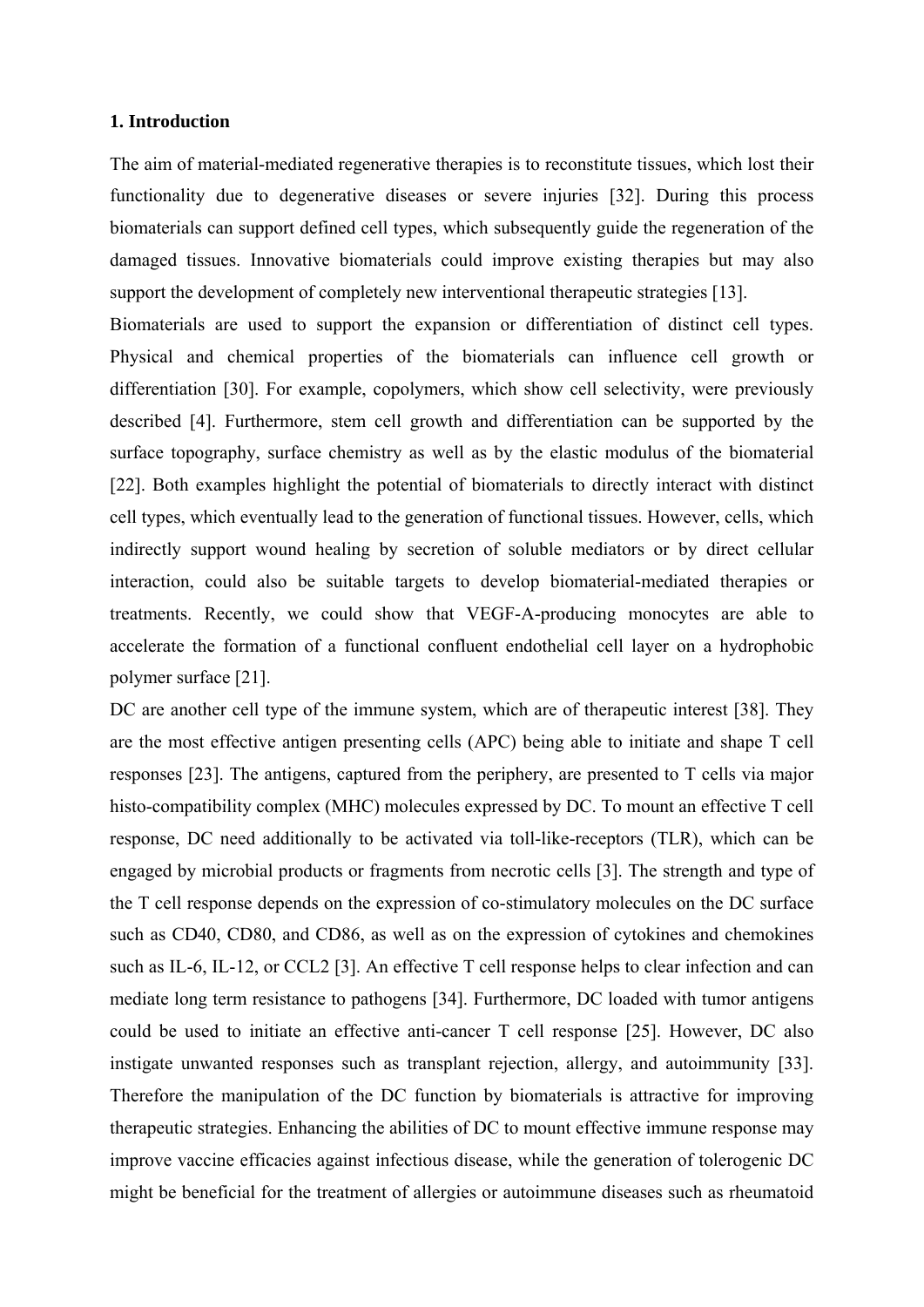arthritis or multiple sclerosis [33, 34]. Biomaterials are also able to interact with DC and can induce their activation [2]. For example, it was recently shown that different polymethacrylates can induce the expression of co-stimulatory molecules as well as the expression of inflammatory cytokines [15].

In this study PEI and PS inserts with different roughness levels were investigated for their ability to influence the activation of DC. The insert system used in this study allows to analyze the effects of the different roughness levels on distinct cell types without the interference of an additional culture vessel material [12]. Recently, it could be shown that the inserts were cytocompatible with murine fibroblast, were free of endotoxin and other microbial contamination and did not activate innate immune mechanisms, indicating a very clean manufacturing in the injection moulding process [12, 28].

The different roughness levels were obtained by the use of differently structured cylinders, which allowed creating the different roughness levels without influencing the chemical composition of the material. It has been published that material topography can influence the behavior and growth of stem cells, osteoblasts, and fibroblasts [5, 8, 17]. For example, osteoblast formation was enhanced on rough clinical titanium (TI) surfaces obtained by chemical etching, indicating that rough materials may support the acceleration of bone formation [20]. Furthermore, the bone regeneration can be influenced by local inflammatory reactions, in which DC can play a critical role through secretion of cytokines or activation of T cells [36]. Indeed, it has recently been shown that DC changed their phenotype on rough TI surfaces and may thereby support the osteoclastogenesis [16]. Since polymer-based biomaterials can also be used as implants for bone regeneration, it was investigated in this study how different roughness levels influence the behavior of DC. We hypothesize that similarly to TI surfaces the different roughness levels of PEI and PS may induce a phenotypic change of the DC.

To investigate how the roughness levels influence the behavior of human monocytes-derived DC, the cells were incubated on the different PEI and PS inserts and their viability as well as their expression of co-stimulatory molecules was determined by flow cytometry. Furthermore, the cytokine and chemokine secretion levels were analyzed in the supernatants by a multiplex suspension assay.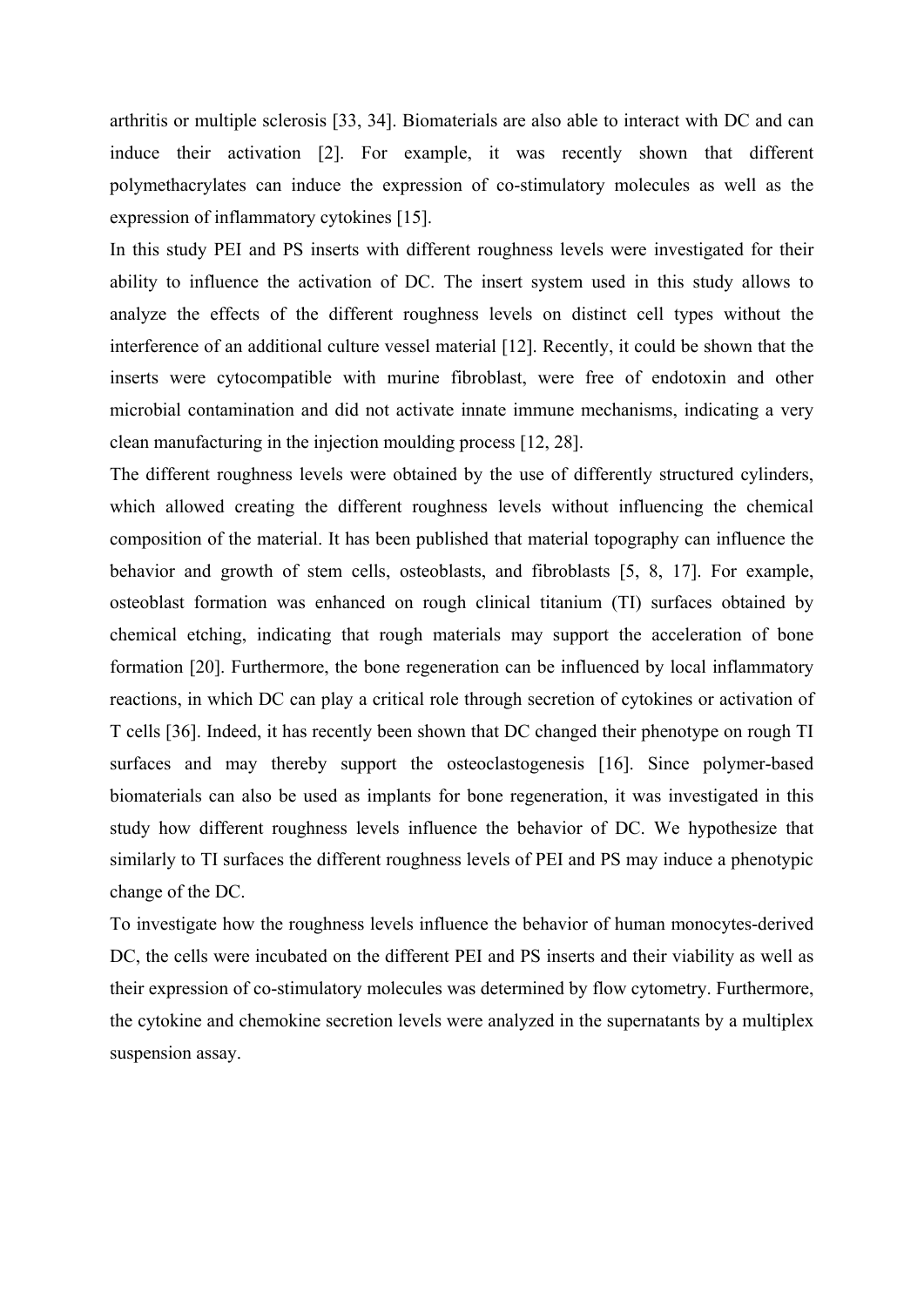#### **2. Material and Methods**

The study was performed in accordance with the ethical guidelines of the journal *Clinical Hemorheology and Microcirculation* [1].

### *2.1 Materials, Processing, and Surface characterization*

PS (PS Type 158K, BASF, Germany) with an average molecular weight of  $M_n = 109.000$ g·mol<sup>-1</sup> determined by gel permeation chromatography with chloroform as eluent and PEI (ULTEM<sup>®</sup> 1000, General Electric, USA) with  $M_n = 17.000$  g·mol<sup>-1</sup> were used without any further purification.

Processing of the polymer inserts with a different micro structured bottom was performed by injection moulding using three different types of cylinders with a polished contact surface (R0), and two cylinders with micro structured surfaces (RI) and (RII) as previously described [28].

For surface characterization by optical profilometry, contact angle measurements and micromechanical testing, the bottom of the insert was detached using a water-cooled histological saw (Accutom-50, Struers, Willich, Germany).

Surface profiles of the inner bottom of the inserts were explored according to a method recently described [12] with an optical profilometer type MicoProf 200 (Fries Research & Technology GmbH, Bergisch Gladbach, Germany), equipped with a CWL 300 chromatic white-light sensor. The surface roughness  $(R_q)$  was analyzed by scanning a region from the border to the centre of the sample. The wettability of the samples was determined by measuring water contact angles (CA) using the captive bubble method as described in [12]. Microindentation measurements in the dry state were conducted with an atomic force microscope MFP-3D Bio-AFM (Asylum Research, Santa Barbara, CA, USA). The Young´s modulus was calculated by the Oliver-Pharr model [24] in a range from 20% to 80% at the force-distance curve.

Prior to biological testing and surface characterization of the polymeric inserts, all PS samples were sterilized by gas sterilization using ethylene oxide. PEI samples were sterilized via steam sterilization at 121 °C and a pressure of 2.0 bar for 20 min using a Systec Autoclav D – 65 (Systec GmbH, Wettenberg, Germany).

## *2.2 Generation of peripheral blood mononuclear cell (PBMC) derived DC*

For the generation of human monocytes derived DC*,* PBMC were isolated from buffy coats by density gradient centrifugation as previously described [40]. In brief, monocytes were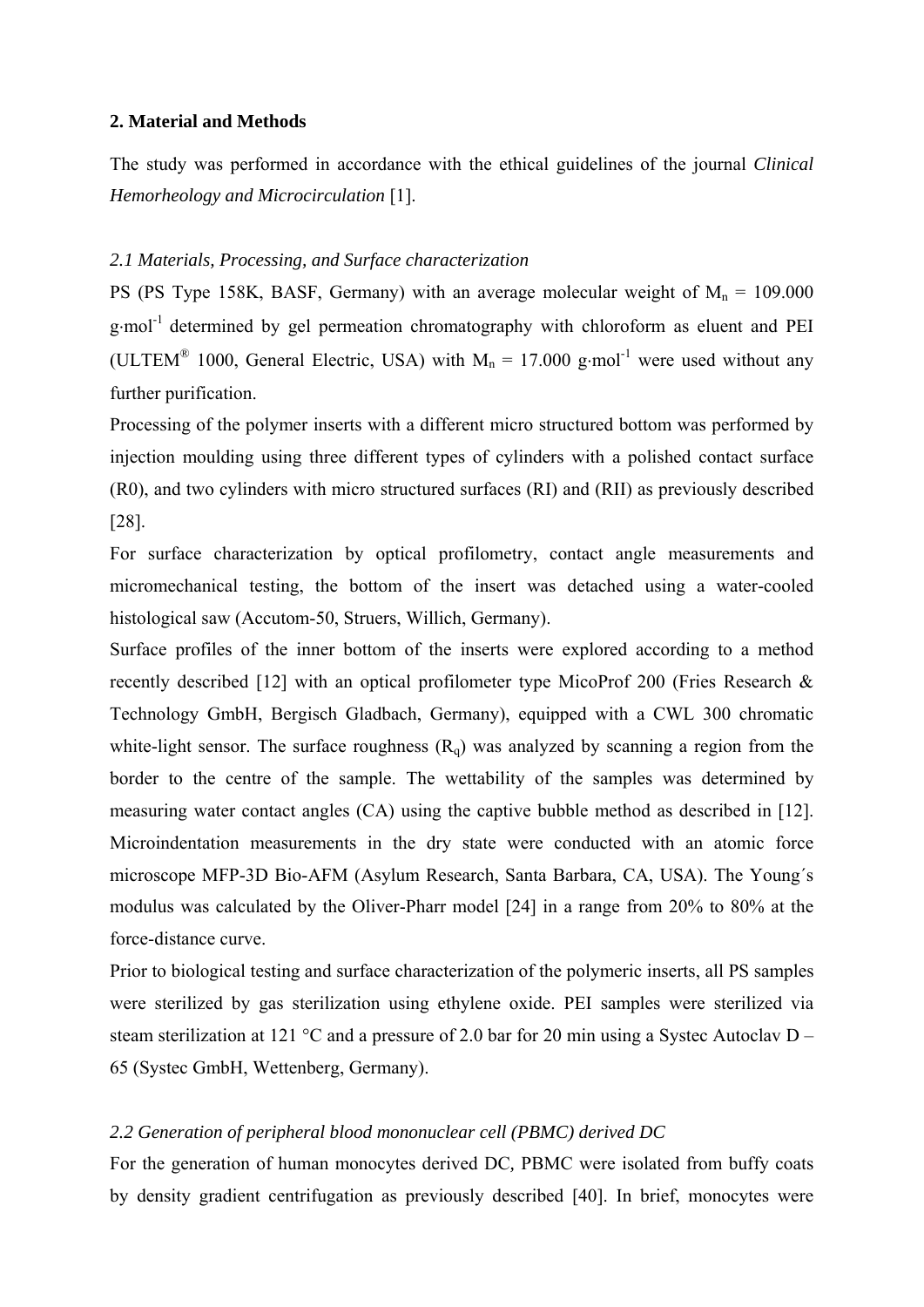purified from PBMC by depleting CD14 negative cells using the monocytes isolation Kit II (Milteniy Biotec, Bergisch-Gladbach, Germany). For all donors (n=4) the isolated CD14 positive monocytes had a purity above 95%. DC were generated from monocytes by the addition of 10 µg/mL interleukin (IL)-4 (Milteniy Biotec, Bergisch-Gladbach, Germany) and 100 µg/mL granulocyte macrophage - colony stimulating factor (GM-CSF) (R&D Systems, Minneapolis, USA).

After six days of cell culture, the differentiated DC were harvested and  $1x10^6$  cells were seeded in the different inserts for 24 h with or without 1  $\mu$ g/mL lipopolysaccharides (LPS) (LPS from *E.coli* O111:B4, Axxora GmbH, Lörrach, Germany). The differentiation of the CD14 positive monocytes into DC was checked by CD14 and CD209 expression and resulted routinely in more than 95% CD209-positive and CD14-negative cells.

## *2.3 Flow cytometry analysis for surface molecule expression*

After exposure to the PEI and PS inserts, cells were harvested and washed with AutoMacs<sup>®</sup> washing buffer (Milteniy Biotec). The staining procedure was performed as described [40]. In brief, to avoid unspecific binding, Fc-receptors were blocked by incubating with FcR-Blocking Reagent (1:100, Milteniy Biotec) for 15 min on ice. After washing, cells were stained with anti-CD14-PC7 (clone RMO52, Beckman Coulter, Krefeld, Germany) and anti-CD209-APC (clone DCN47.5, Milteniy Biotec) to discriminate DC from monocytes. To determine the activation state of the DC, they were additionally stained either with anti-CD86-PE (clone 2331 (FUN-1)), anti-CD80-PE (clone L307.4), anti-CD83-PE (clone HB15), anti-HLA-ABC-PE (clone G46-2.6), anti-CD40-PE (clone HB14) and anti-HLA-DR-PE (clone AC122) antibodies, all purchased from Milteniy Biotec. Cells were stained for 10 min on ice and analyzed after a final washing step using a MACSQuant flow cytometer (Milteniy Biotec). Data were analyzed using FlowJo software (Tree Star, Ashland, USA).

#### *2.4 Multiplex cytokine profiling of DC*

Cell culture supernatants collected from the DC cultured on the PS and PEI inserts were stored at -20 °C and thawed prior cytokine analysis. The cytokine secretion was quantified using Bio-Plex suspension array systems (Bio-Plex 200®, BioRad, Germany) according to the manufacture's instructions. IL-1β, IL-6, IL-10, IL-12, and TNF-α bead assays were purchased from BioRad. The cytokine secretion was determined in duplicates from four individual donors.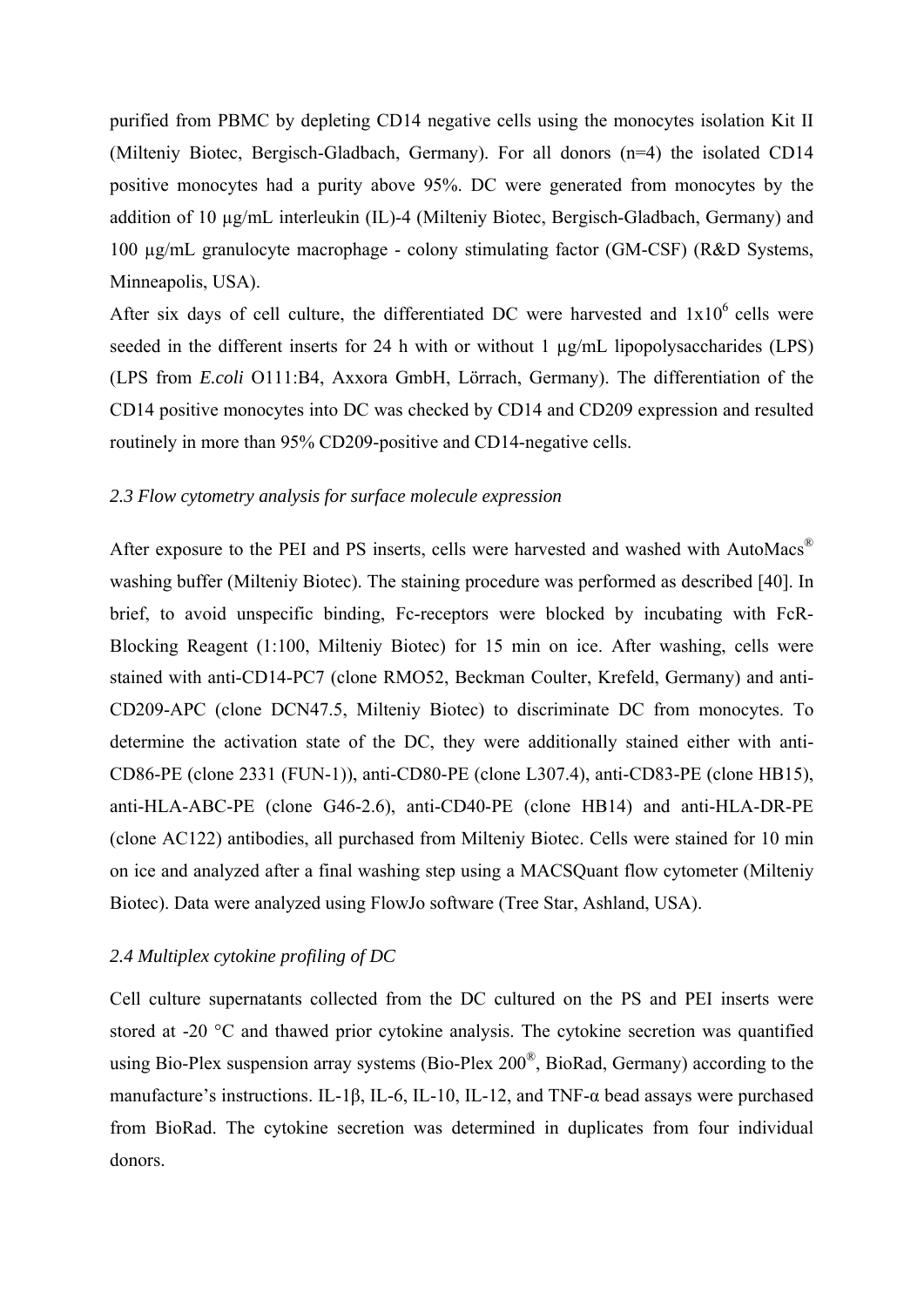## *2.5 Statistics*

Data were statistically analyzed using GraphPad Prism (La Jolla, CA 92037, USA). For all samples mean values and the standard error of the mean are given. Multiple sample tests were performed using one-way analysis of variance (ANOVA). Bonferoniadjusted p-values lower 0.05 are considered significant.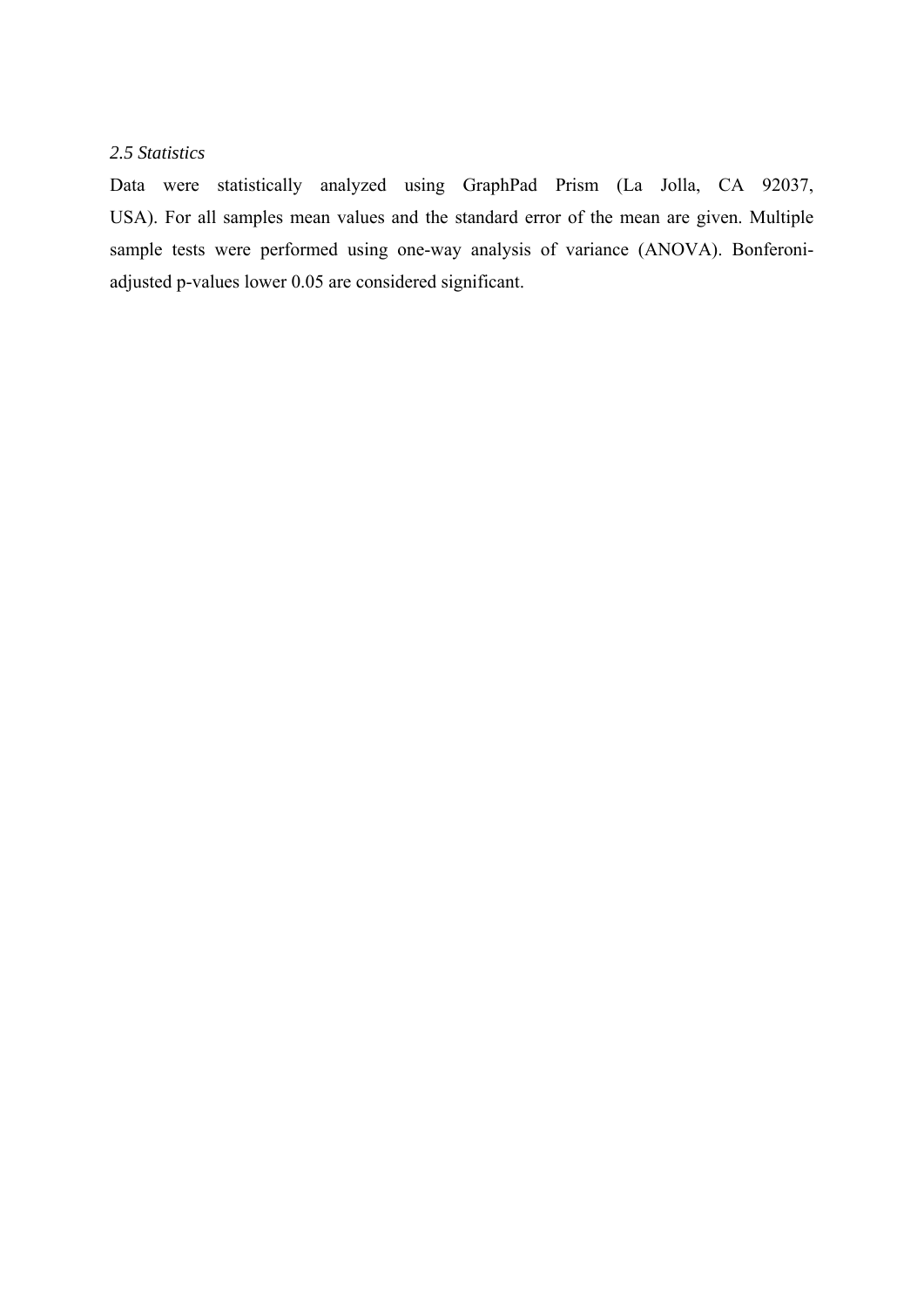#### **3. Results**

#### *3.1 Flow cytometric analysis of DC – gating strategy*

The expression of activation markers by DC as well as their viability analysis was investigated by flow cytometry. Figure 1 shows the gating strategy, which was applied to all samples. First the cells were discriminated from debris (Fig. 1A) followed by doublet exclusion (Fig. 1B) [41]. The single cells were further analyzed for the expression of DC-sign, which is a marker for DC and DAPI incorporation to discriminate live from dead cells (Fig. 1C). The activation marker expression was subsequently analyzed on single live dendritic cells (Fig. 1D).



Fig. 1. Gating strategy of DC for the flow cytometric analysis. DC were cultured on the different PEI or PS inserts as well as on tissue culture plate (TCP) and analyzed by flow cytometry after 24 hours of incubation. **(A)** Scatter plot, which distinguished cell from debris. **(B)** FCS-H plotted against FCS-A to excluded cell doublets [41]. **(C)** DAPI vs DC-Sign was plotted to discriminate between live and dead dendritic cells. **(D)** Histogram showing the CD86 expression on single live DC. Representative dot plots are shown from untreated DC.

#### *3.2 DC survival FACS*

DC were cultured on PEI and PS inserts with three different roughness levels. The smoothest surface (R0) had a  $R_a$  value of  $0.29 \pm 0.07$  µm for PS-R0 and  $0.23 \pm 0.07$  µm for PEI-R0, the intermediate roughness (RI) was  $3.47 \pm 0.28$  µm for PS-RI and  $3.92 \pm 0.20$  µm for the PEI-RI inserts and the roughest surface (RII) was  $22.16 \pm 0.64$  µm and  $22.65 \pm 0.80$  µm for PS-RII and PEI-RII, respectively. R0 inserts had a surface roughness similarly to commercially available cell culture vessels and serve as reference. The intermediate surface roughness RI was previously described to influence the morphology and growth of L929 fibroblasts [12]. The highest surface roughness RII could support cell aggregation and might thereby support tissue formation or the generation of embryonic bodies from individual stem cells.

In order to investigate the survival of DC after contact to different PEI and PS inserts, the DC were analyzed by flow cytometry after 24 hours of cell culture as described previously [40]. Dead cells were distinguished from live cells by the incorporation of DAPI and gated accordingly (Fig. 1). The survival of the DC was influenced neither by the materials nor by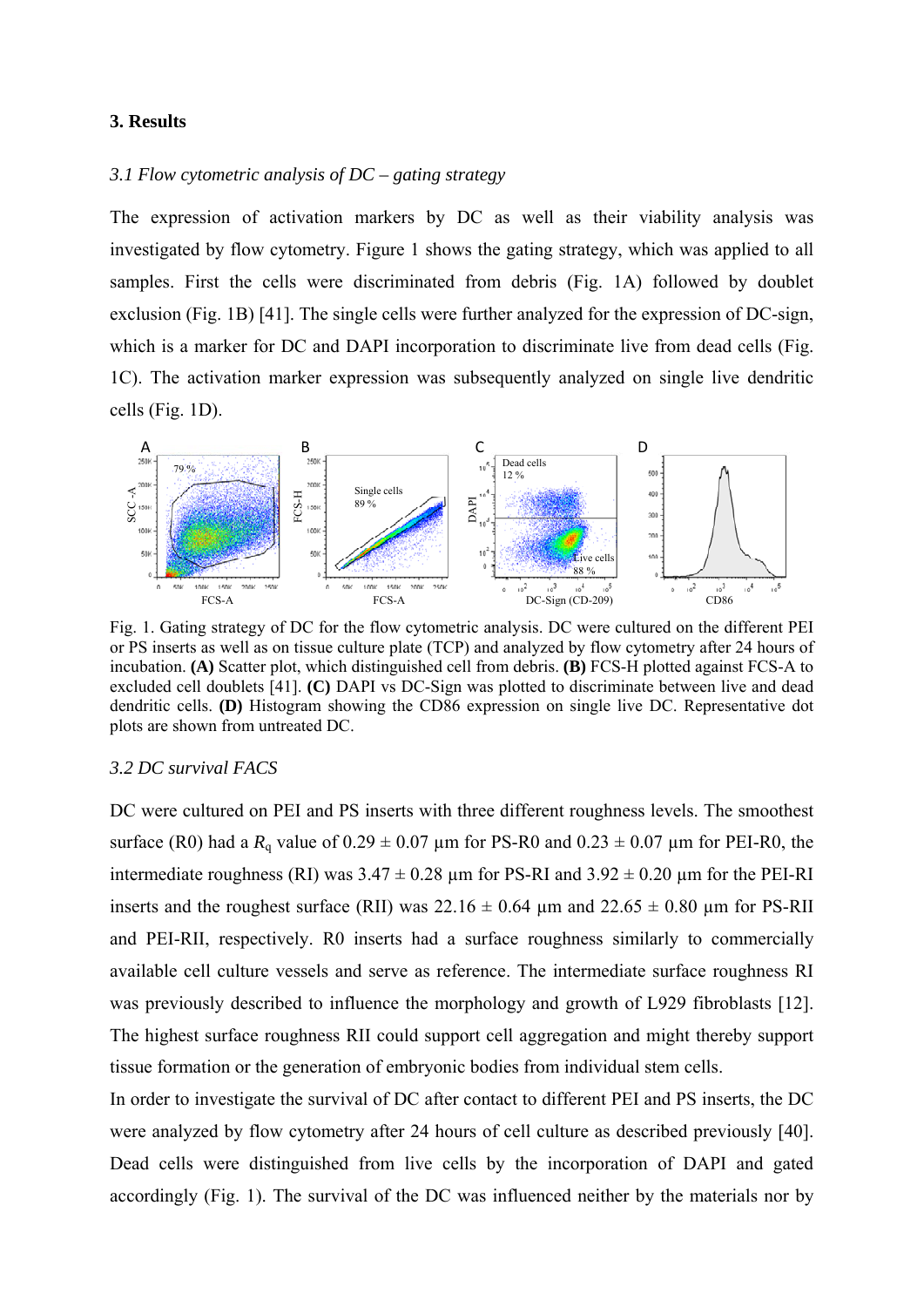their different roughness levels (Fig. 2). Furthermore, the LPS treatment reduced the DC survival, which is described as physiological apoptosis to maintain self tolerance and prevent from autoimmune diseases [43]. However, the different PEI and PS inserts had no significant effect on the survival of LPS-activated DC.

#### 3.3 DC activation marker expression

The activation status of DC can be determined by their expression of surface molecules such as CD80, CD86, CD40, HLA-DR and HLA-ABC as well as by the expression of the maturation marker CD83. In order to determine whether the PEI and PS inserts with their different roughness levels can influence the DC activation, the expression of surface molecules was determined after 24 hour of cell culture by flow cytometry.



Fig. 2. Survival of DC after exposure to PEI and PS inserts. Monocyte-derived DC were cultured for 24 hours on the different PEI and PS inserts or on TCP. Viability was analyzed by flow cytometry using DAPI incorporation. Cells were gated as described in Fig. 1. Average of two independent experiments each with two Donors ( $n=4$ ) is shown (mean  $\pm$  SEM).



Fig. 3. CD86 Expression on DC cultured in PEI and PS inserts with different roughness. Monocytederived DC were cultured for 24 hours in the different PEI (A) and PS (B) inserts with or without 1 µg/mL LPS. Expression of CD86 was analyzed by flow cytometry. Dead cell were excluded from analysis by DAPI labelling. Cells were gated as described in Fig.1A. Representative histograms for four individual healthy donors are shown.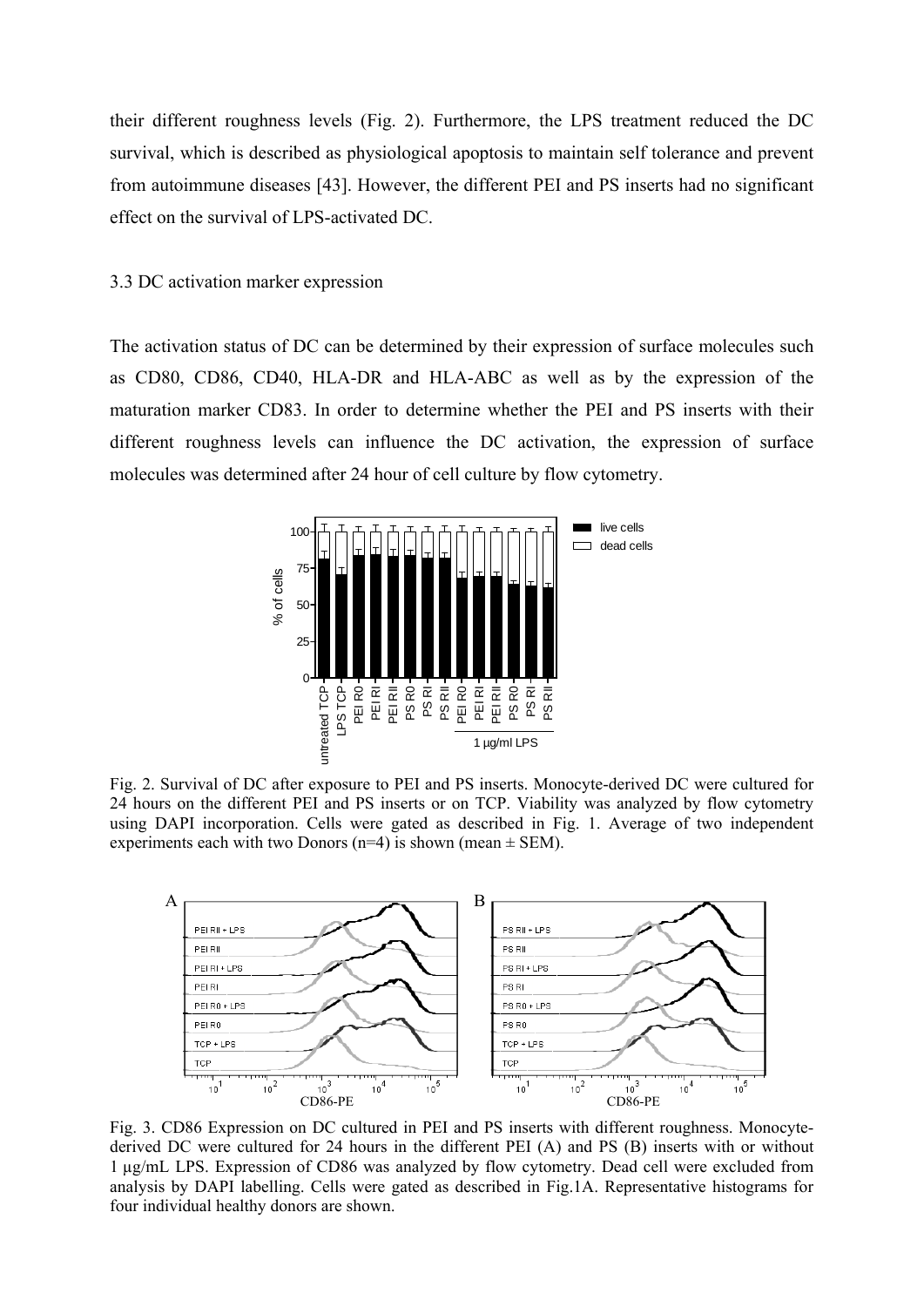Histogram overlays of monocyte derived DC from one representative donor show that the CD86 expression after culturing DC on the different PEI and PS cups was not induced compared to TCP (Fig. 3). Furthermore, under inflammatory condition mimicked by the addition of LPS the surface expression of CD86 on DC was not altered by the PEI and PS inserts (Fig. 3).

The quantification of the flow cytometric data revealed that the expression of CD40, CD80, CD83, CD86, HLA-DR, and HLA-ABC was not altered by the PS and PEI inserts and was comparable to TCP (Fig. 4). The different roughness levels seem to have no influence on the activation of DC (Fig. 4). Although not significant, the LPS-induced expression of CD86 seems to be higher in DC cultured on PS compared to PEI (Fig. 4).



Fig. 4. Activation marker expression of monocytes derived DC from four individual donors. Monocyte derived DC were cultured for 24 hours in the different PEI (black bars) and PS (grey bars) inserts or in TCP (white bars), with or without 1 µg/mL LPS. Dead cells were excluded from analysis by DAPI labelling. Cells were gated as described in Fig. 1. The median fluorescence intensities (FI) of the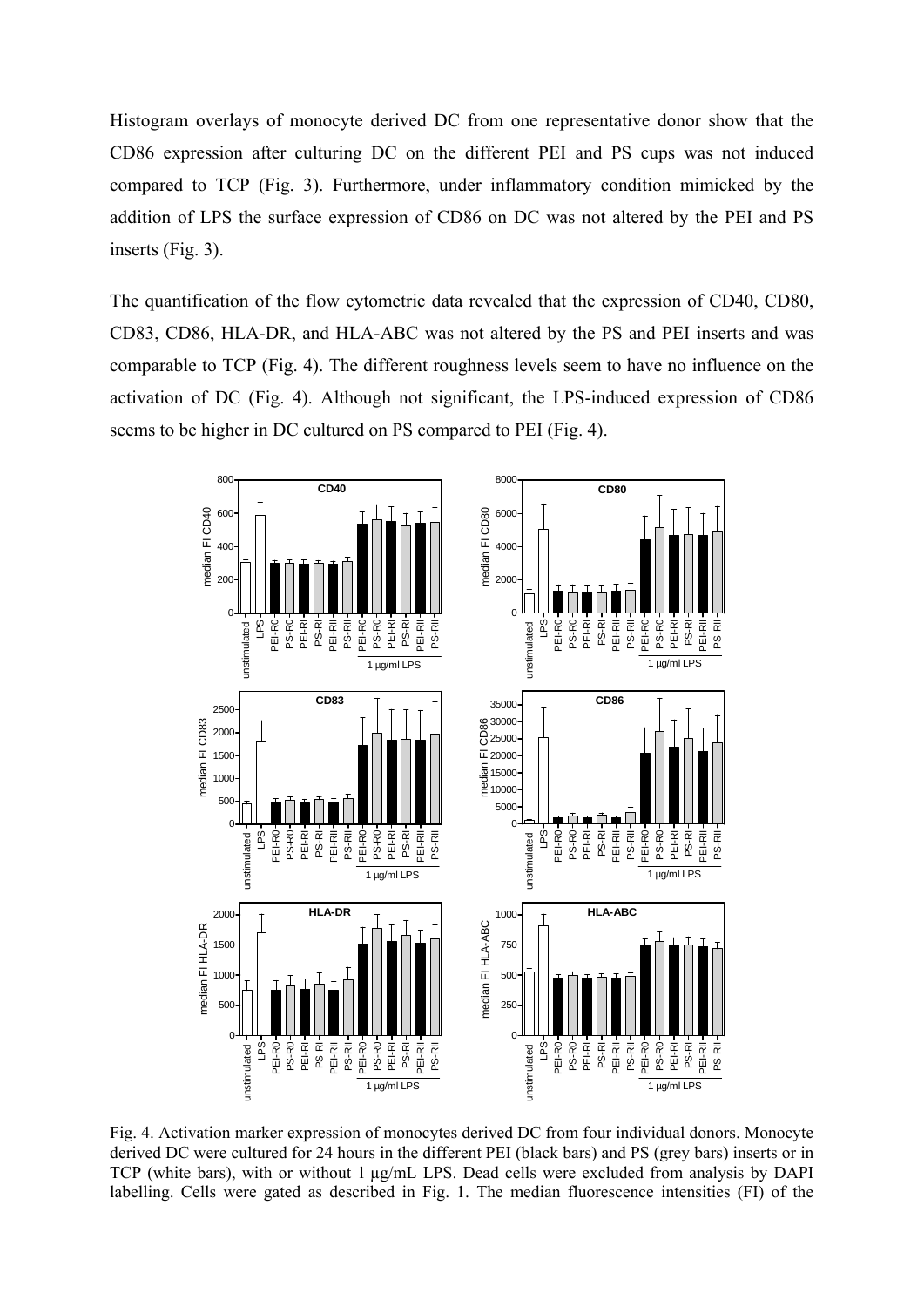respective activation marker were plotted. Average of two independent experiments each with two healthy Donors (n=4) is shown (mean  $\pm$  SEM).

## *3.4 Cytokine and chemokine expression by DC cultures on the different PEI and PS inserts*

The cytokines released by DC are referred to as the  $3<sup>rd</sup>$  signal for T cell activation and can direct the subsequent T cell response into the  $T_H1$  or  $T_H2$  bias [14]. To analyze the cytokines secreted by DC in response to the different insert, the cell culture supernatants were collected after 24 hours of incubation and a multiplex cytokine analysis was performed. The IL-6, IL-10, IL-12, and TNF- $\alpha$  production by DC was not induced by the PEI and by the PS inserts (Fig. 5). However, DC-derived IL-17 was significantly induced by both the PEI and PS inserts when compared to TCP (Fig. 5). Furthermore, it was investigated whether the LPS-induced DC cytokine release can be altered by the different inserts. The secretion of the proinflammatory cytokines IL-6, IL-12, IL-17, and TNF-α by LPS-activate DC was not substantially altered by the different PEI and PS inserts (Fig. 5).



Fig. 5. Cytokine secretion by DC cultured on the different PEI and PS inserts. Monocyte-derived DC were cultured for 24 hours in the different PEI (black bars) and PS (grey bars) inserts or in TCP (white bars), with or without 1 µg/mL LPS. Cytokine secretion was detected using the BioPlex<sup>®</sup> multiplex system. Average of two independent experiments each with two healthy Donors (n=4) is shown (mean  $\pm$  SEM). Results were statistically compared using the one-way Anova test for repeated-measures (\*for p<0.05 and \*\*\* for p<0.001).

Remarkably, the secretion of anti-inflammatory IL-10 was significantly induced by the PS inserts with highest roughness level when compared to TCP or to the PS inserts with the smoother surfaces (Fig. 5).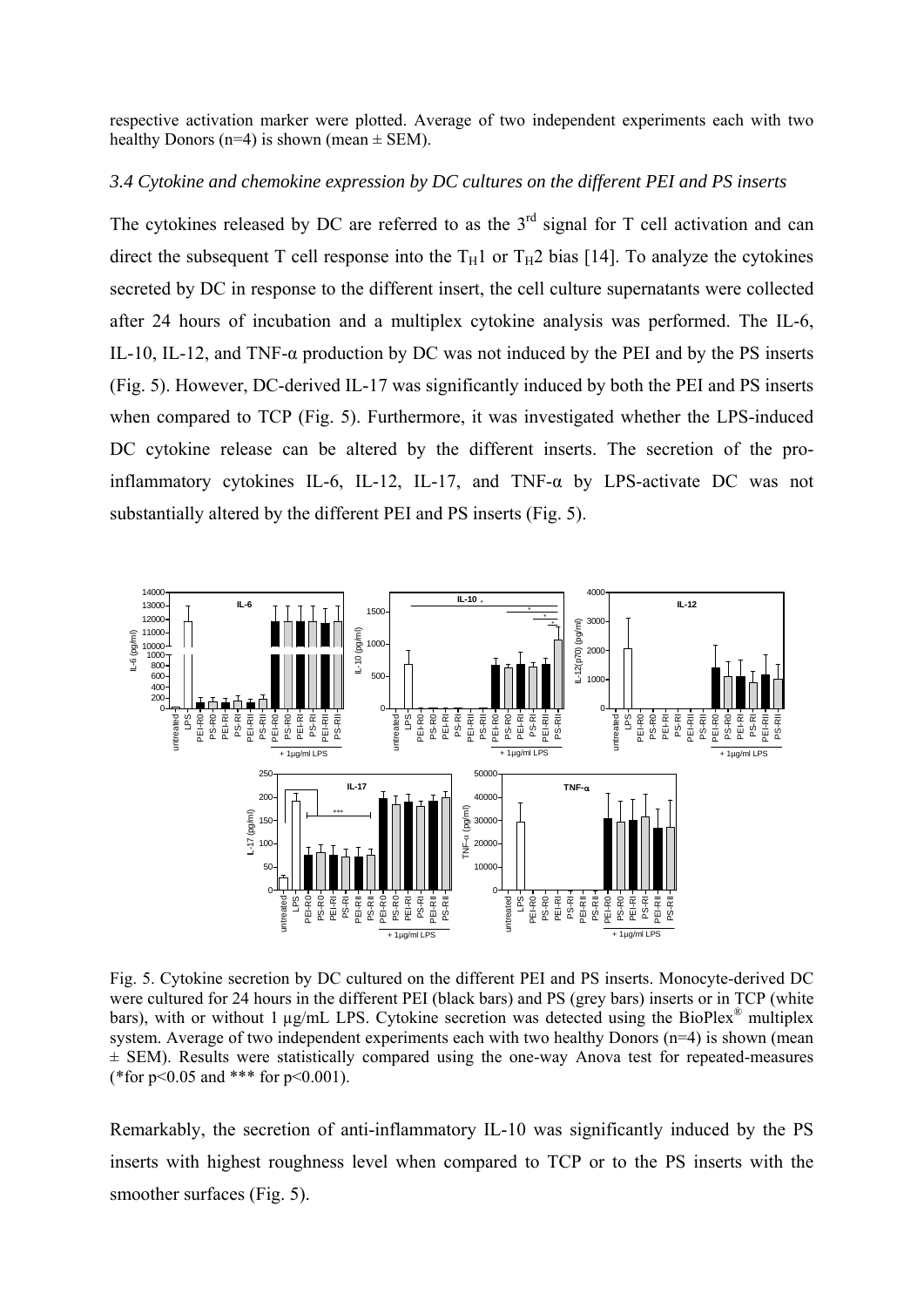Chemokines secreted by DC can attract other immune cells and regulate multiple cellular responses [29]. The secretion of CCL2, CCL3, and CCL4 was analyzed in supernatants of DC cultivated for 24 hour in the different inserts either without or with LPS to mimic inflammatory conditions (Fig. 6). All three chemokines were induced by both inserts materials. CCL2 was only slightly induced by the materials. However, with increasing roughness of the PS inserts the CCL2 production seems to increase systematically for both the untreated DC and the DC treated with LPS (Fig. 6). The expression of CCL3 and CCL4 increased proportionally with increasing roughness for DC cultured in PS inserts, but remained stable when DC were cultured in the PEI inserts. Furthermore, the LPS-induced production of CCL3 and CCL4 was not altered by the different inserts regardless of their roughness levels (Fig. 6).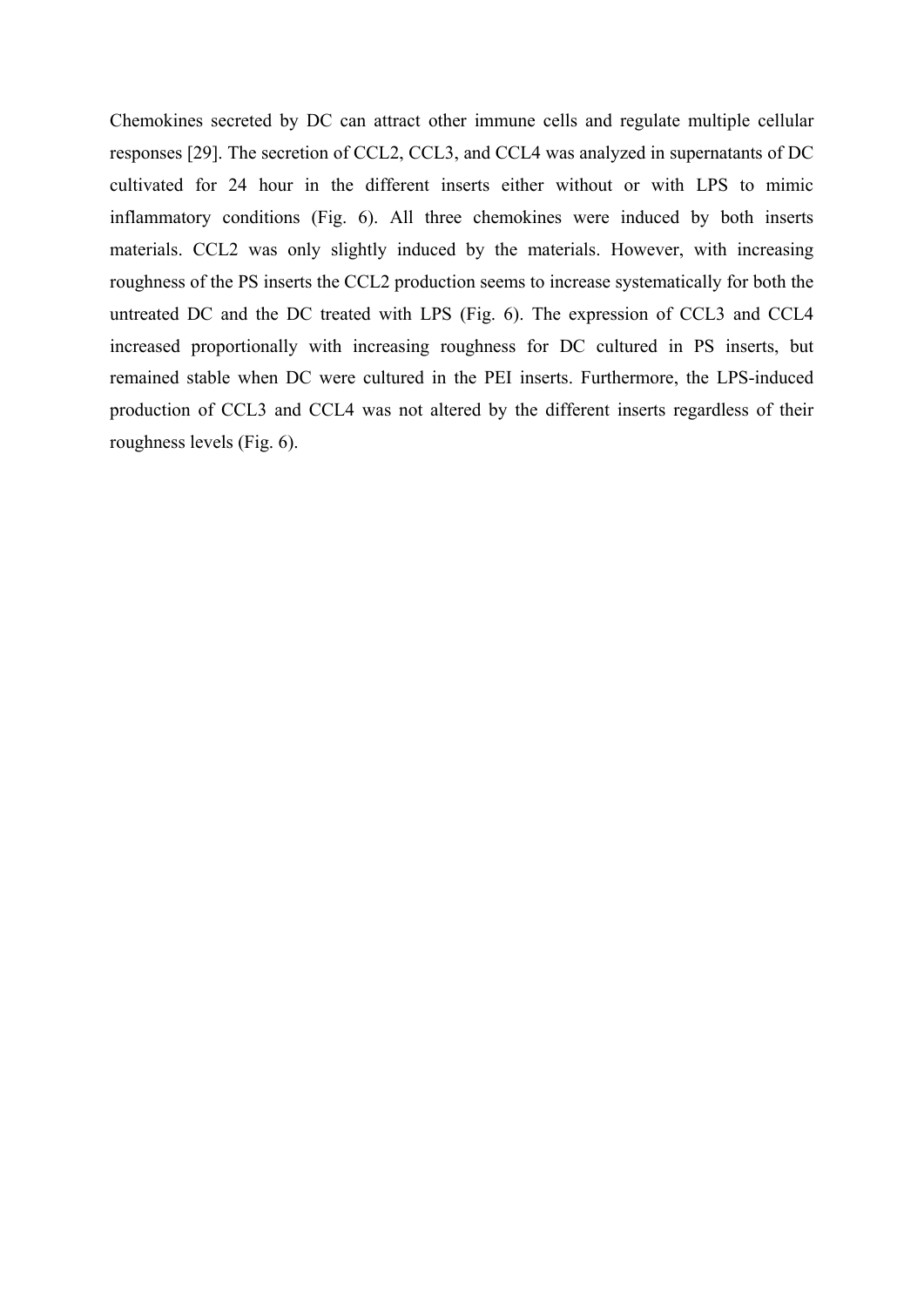## **4. Discussion**

Biomaterials, which have the ability to replace functional tissues or which support cell growth as well as cell differentiation, have attracted great attention for various biomedical applications [31]. Examples for the development of advanced multifunctional materials are cardiovascular or bone implant materials, which can improve current treatments and may increase the live quality of many patients [6, 39]. Such newly developed materials have to be cytocompatible, especially with cells of the cardiovascular system or the musculoskeletal system, respectively [12, 27].

DC are an immune cell type, which are discussed to play a role in atherosclerotic diseases. They are present in non-diseased arteries and accumulate in atherosclerotic lesions, where they are co-localized with T cells [19]. Therefore, it is of interest how potential vascular implant materials interact with DC. Furthermore, DC play a key role in osteoimmunology and are associated with osteoclastogenesis as well as bone loss [36]. Thus, material-mediated activation of DC should be avoided to minimize possible adverse effects induced by the implants. However, a controlled DC activation or distinct DC phenotypes could support the regeneration of bone tissue [36].

Here, it was shown that DC did not upregulate co-stimulatory molecules when cultured on the PEI and PS inserts. These results indicate that the materials are free of microbial contaminations, since microbial products can activate DC via their TLR, which leads to the upregulation of co-stimulatory molecules [3]. Furthermore, the different roughness levels did not influence the DC activation neither under homeostatic conditions nor under inflammatory conditions simulated by the addition of LPS. However, it was previously reported that different roughness levels of clinical titanium surfaces induced the expression of costimulatory molecules on DC [16]. Interestingly, the different roughness levels of the polymeric PEI and PS surfaces, used in this study, showed no influence on the expression of co-stimulatory molecules by DC. Therefore, the combination of the material and roughness levels rather than the roughness levels alone seem to influence the behavior of DC. Hence, a general statement about the influence of material surface roughness on the expression of costimulatory molecules by DC can not be made. Other factors such as protein adsorption on different materials surfaces may also influence the activation of DC [35].

Activated DC are relatively short lived *in vitro* but also *in vivo*. The apoptotic cell death of DC is necessary to maintain self tolerance and to protect from autoimmune diseases, because mice with defective DC apoptosis displayed chronic lymphocyte activation and systemic autoimmune pathologies [7]. Viability study performed here showed that the survival of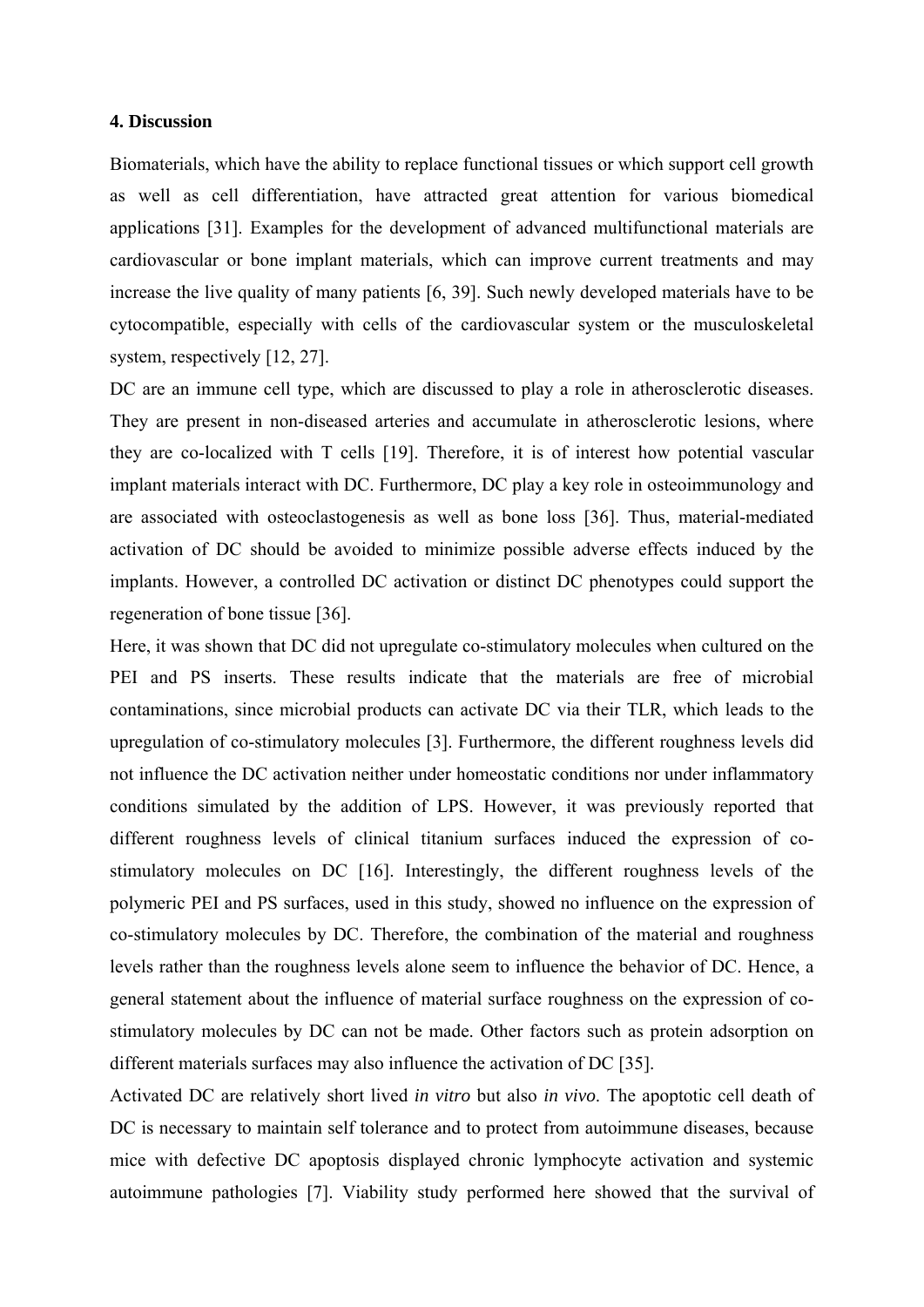monocytes-derived DC is not influenced of PEI and PS inserts with the different roughness levels. However, a biomaterial-mediated controlled and prolonged survival or activation of DC could be beneficial for several clinical applications. Biomaterials supporting DC cultures could help to expand tolerogenic DC, which could be used to minimize transplant rejection or to treat autoimmune diseases [33, 42].

Cytokines secreted by DC can guide the differentiation of T cells into distinct subsets such as  $T_H$ 1,  $T_H$ 2 or  $T_H$ 17, but can also support a tolerogenic response [26]. Here, the different inserts did not induce secretion of IL-6, IL-10, IL-12, or TNF-α in DC. However the secretion of IL-17 was significantly induced at similar levels by all materials independently of their different roughness levels. IL-17 is a pro-inflammatory cytokine, which when produced by T cells  $(T_H17)$  is associated with several autoimmune diseases, but also with atherosclerosis and vascular inflammations [11, 37]. The levels of DC-derived IL-17 in response to the different inserts are moderate and may not have functional consequences, which should however be tested in future studies.

Treatment with LPS induced the secretion of IL-6, IL-12, IL-17, and TNF- $\alpha$  in DC, which was not altered when the DC were cultured in the different inserts. However, the secretion of IL-10 significantly increased on the PS inserts with the highest roughness level, while the respective PEI inserts showed IL-10 levels similar to TCP. IL-10 can be secreted by various immune cells and is able to suppress inflammatory reactions. For example, IL-10 secreted by B cells is able to suppress autoimmune reaction but also immune reaction against bacterial pathogens [18]. Since DC cultured on PS-RII also produce high levels of pro-inflammatory cytokines, it is not likely that they exert immune suppressive capacities.



Fig. 6. Cytokine secretion by DC cultured on the different PEI and PS inserts. Monocyte-derived DC were cultured for 24 hours in the different PEI (black bars) and PS (grey bars) inserts or in TCP (white bars), with or without 1 µg/mL LPS. Chemokine secretion was detected using the BioPlex® multiplex system. Average of two independent experiments each with two healthy Donors (n=4) is shown (mean  $\pm$  SEM). Results were statistically compared using the one-way Anova test for repeated-measures (\*for  $p<0.05$ ).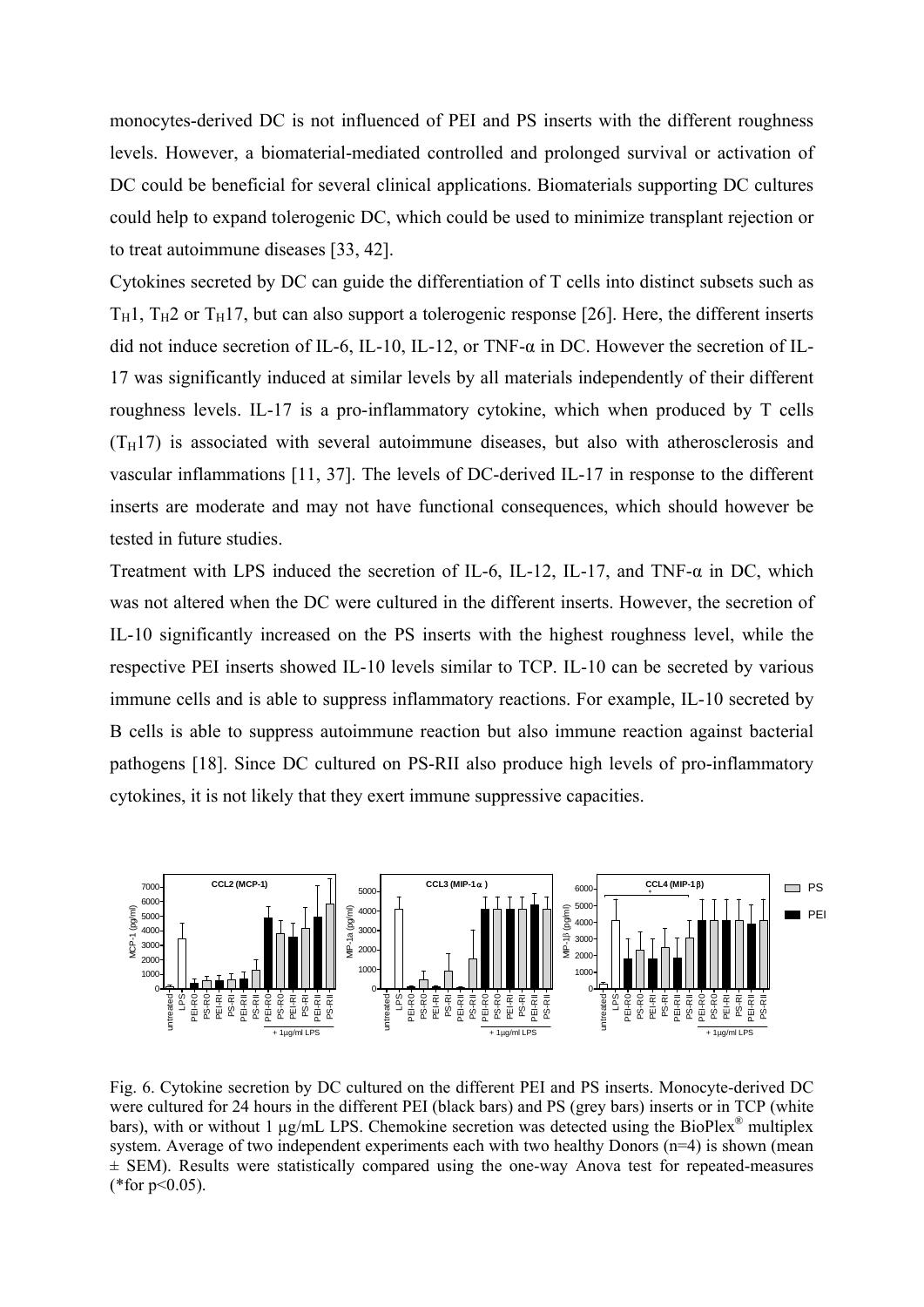Besides cytokines, also chemokines produced by DC are capable of shaping T cell responses [9]. The expression of CCL2, CCL3, and CCL4 in response to the different materials was determined in this study. While CCL2 was only slightly induced by the different inserts, CCL4 was significantly higher expressed by DC cultured in the different inserts compared to TCP. Interestingly, the expression of CCL3 was only induced by the PS inserts and increased with increasing surface roughness, supporting the assumption that not only the roughness levels but also the material intrinsic properties influence the phenotype of DC. The signals and corresponding receptors, which induce this chemokine secretion as well as the functional consequences, remain to be elucidated in future studies. Recently, material-induced chemokine expression was described showing that different polymetacrylates can induce CCL2 [15]. However, in the same study the DC also showed an enhanced expression of costimulatory and pro-inflammatory cytokines in response to the materials, which could not be observed here. In contrast to the data described here, on clinical titanium surfaces in which the roughness was increased by sand blasting and acid etching, DC produced lower levels of CCL3 compared to the smooth titanium surface [16]. Therefore, the signals inducing chemokine expression by DC seem to be poorly understood and should be intensively characterized. The importance of chemokine secretion by DC is highlighted by a study showing that DC-derived CCL2 could induce a  $T_H2$  polarization, since CCL2 deficient mice are unable to mount a  $T_H2$  response, but show a stronger  $T_H1$  response, which leads to a higher resistance against a *Leishmania major* infection [10]. How DC cultured on the different PEI and PS inserts influence the subsequent T cell response will be investigated in future studies.

#### **5. Conclusion**

Conclusively, the data presented in the study show that DC can be cultured in PEI and PS inserts with different micro-patterned surface roughness levels without influencing their viability. An effect of the different roughness levels could only be observed for chemokine secretion but not for the expression of co-stimulatory molecules and inflammatory cytokines, indicating that particular receptors, which are sensitive to material surfaces, can regulate the DC phenotype. The LPS-induced inflammatory cytokine response and the expression of costimulatory molecules by DC, which was induced by LPS, were not altered by the different inserts. The inserts system presented here can be used to systematically tailor surface characteristics and to analyze cell specific response as demonstrated here for DC.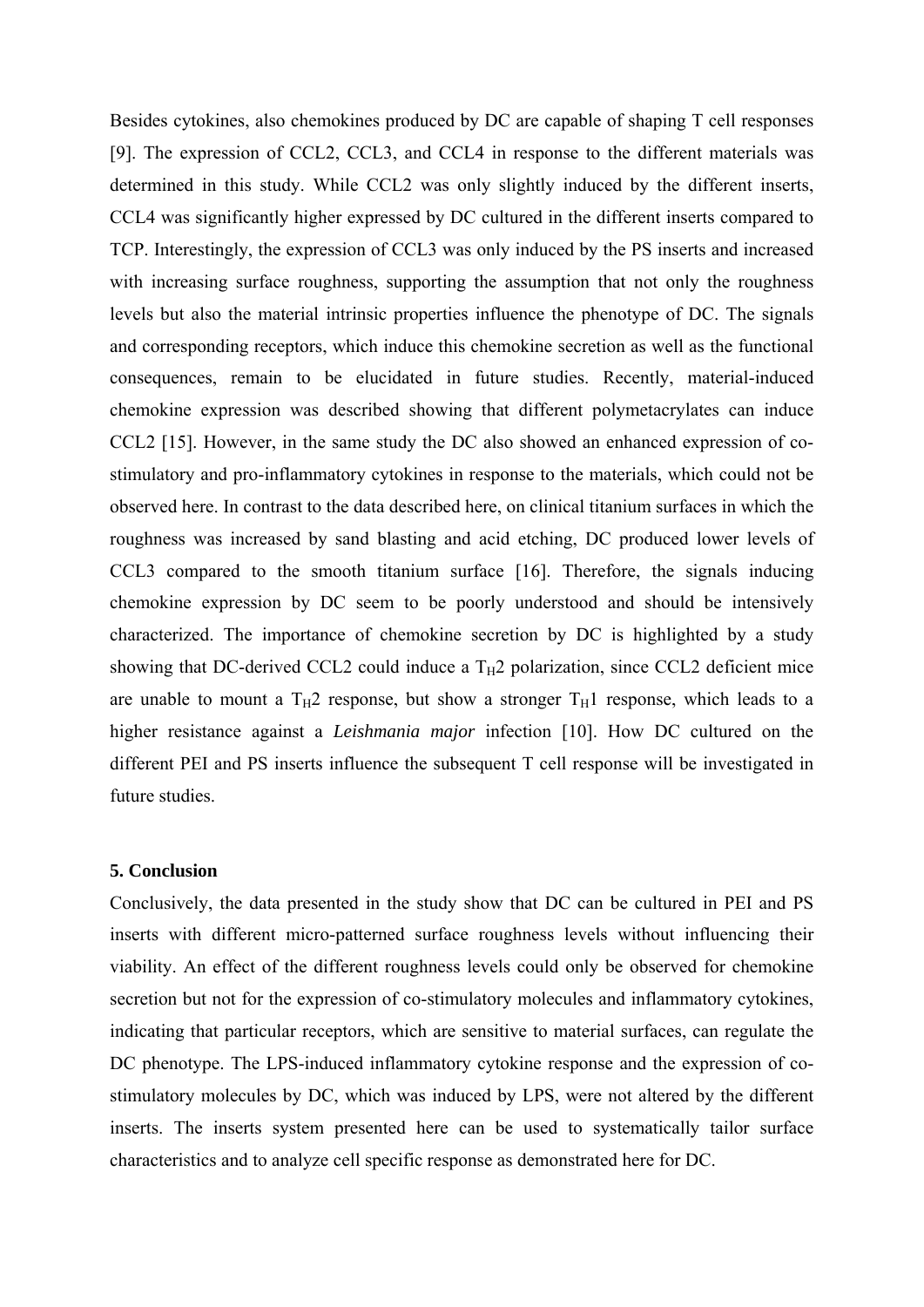## **Acknowledgment**

The authors thank Robert Jeziorski, Dr. Thomas Weigel, Oliver Frank, Manuela Keller, Ruth Hesse, Anja Müller-Heyn and Angelika Ritschel for the technical support and the Bundesministerium für Bildung und Forschung (BMBF) for funding within project number 0315696A "Poly4Bio BB".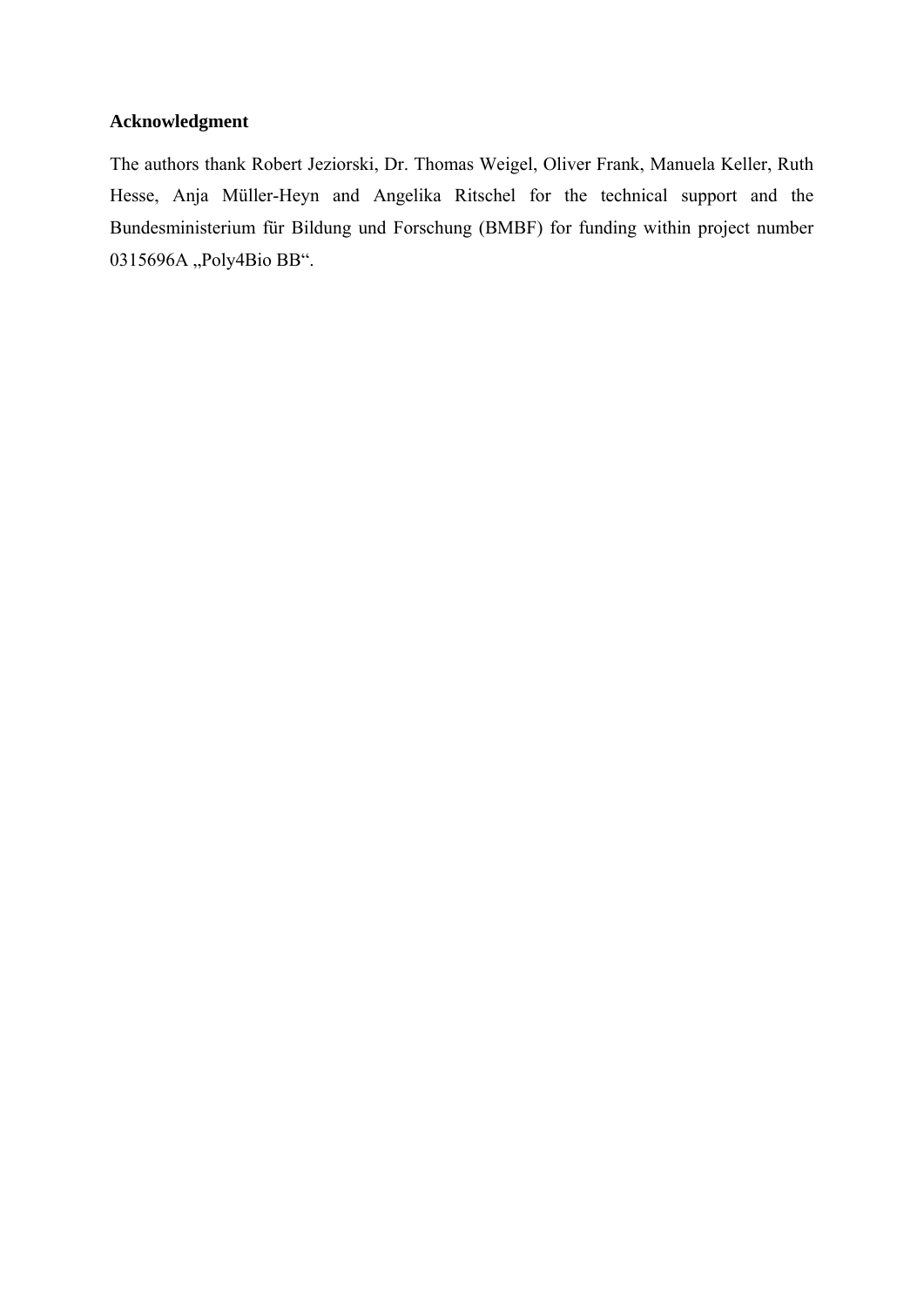#### References

- [1] Anonymous, Ethical guidelines for publication in Clinical Hemorheology and Microcirculation, *Clin Hemorheol Microcirc* **44** (2010), 1-2.
- [2] J.E. Babensee, Interaction of dendritic cells with biomaterials, *Semin Immunol* **20** (2008), 101-8.
- [3] J. Banchereau, F. Briere, C. Caux, J. Davoust, S. Lebecque, Y.J. Liu, B. Pulendran and K. Palucka, Immunobiology of dendritic cells, *Annu Rev Immunol* **18** (2000), 767-811.
- [4] G. Boese, C. Trimpert, W. Albrecht, G. Malsch, T. Groth and A. Lendlein, Membranes from acrylonitrile-based polymers for selective cultivation of human keratinocytes, *Tissue Eng* **13** (2007), 2995-3002.
- [5] B.D. Boyan, T.W. Hummert, D.D. Dean and Z. Schwartz, Role of material surfaces in regulating bone and cartilage cell response, *Biomaterials* **17** (1996), 137-46.
- [6] D. Butler, UN targets top killers, *Nature* **477** (2011), 260-1.
- [7] M. Chen, Y.H. Wang, Y. Wang, L. Huang, H. Sandoval, Y.J. Liu and J. Wang, Dendritic cell apoptosis in the maintenance of immune tolerance, *Science* **311** (2006), 1160-4.
- [8] D.L. Cochran, J. Simpson, H.P. Weber and D. Buser, Attachment and Growth of Periodontal Cells on Smooth and Rough Titanium, *Int J Oral Maxillofac Implants* **9** (1994), 289-297.
- [9] E.J. Fernandez and E. Lolis, Structure, function, and inhibition of chemokines, *Annu Rev Pharmacol Toxicol* **42** (2002), 469-99.
- [10] L. Gu, S. Tseng, R.M. Horner, C. Tam, M. Loda and B.J. Rollins, Control of TH2 polarization by the chemokine monocyte chemoattractant protein-1, *Nature* **404** (2000), 407-11.
- [11] N.Y. Hemdan, G. Birkenmeier, G. Wichmann, A.M. Abu El-Saad, T. Krieger, K. Conrad and U. Sack, Interleukin-17-producing T helper cells in autoimmunity, *Autoimmun Rev* **9** (2010), 785-92.
- [12] B. Hiebl, K. Luetzow, M. Lange, F. Jung, B. Seifert, F. Klein, T. Weigel, K. Kratz and A. Lendlein, Cytocompatibility testing of cell culture modules fabricated from specific candidate biomaterials using injection molding, *Biotechnol* **148** (2010), 76-82.
- [13] F. Jung, C. Wischke and A. Lendlein, Degradable, Multifunctional Cardiovascular Implants: Challenges and Hurdles, *MRS Bull* **35** (2010), 607-613.
- [14] M.L. Kapsenberg, Dendritic-cell control of pathogen-driven T-cell polarization, *Nat Rev Immunol* **3** (2003), 984-93.
- [15] P.M. Kou, N. Pallassana, R. Bowden, B. Cunningham, A. Joy, J. Kohn and J.E. Babensee, Predicting biomaterial property-dendritic cell phenotype relationships from the multivariate analysis of responses to polymethacrylates, *Biomaterials* **33** (2012), 1699-713.
- [16] P.M. Kou, Z. Schwartz, B.D. Boyan and J.E. Babensee, Dendritic cell responses to surface properties of clinical titanium surfaces, *Acta Biomater* **7** (2011), 1354-63.
- [17] S. Kress, A. Neumann, B. Weyand and C. Kasper, Stem cell differentiation depending on different surfaces, *Adv Biochem Eng Biotechnol* **126** (2012), 263-83.
- [18] V. Lampropoulou, E. Calderon-Gomez, T. Roch, P. Neves, P. Shen, U. Stervbo, P. Boudinot, S.M. Anderton and S. Fillatreau, Suppressive functions of activated B cells in autoimmune diseases reveal the dual roles of Toll-like receptors in immunity, *Immunol Rev* **233** (2010), 146-61.
- [19] H.D. Manthey and A. Zernecke, Dendritic cells in atherosclerosis: Functions in immune regulation and beyond, *Thromb Haemost* **106** (2011), 772-8.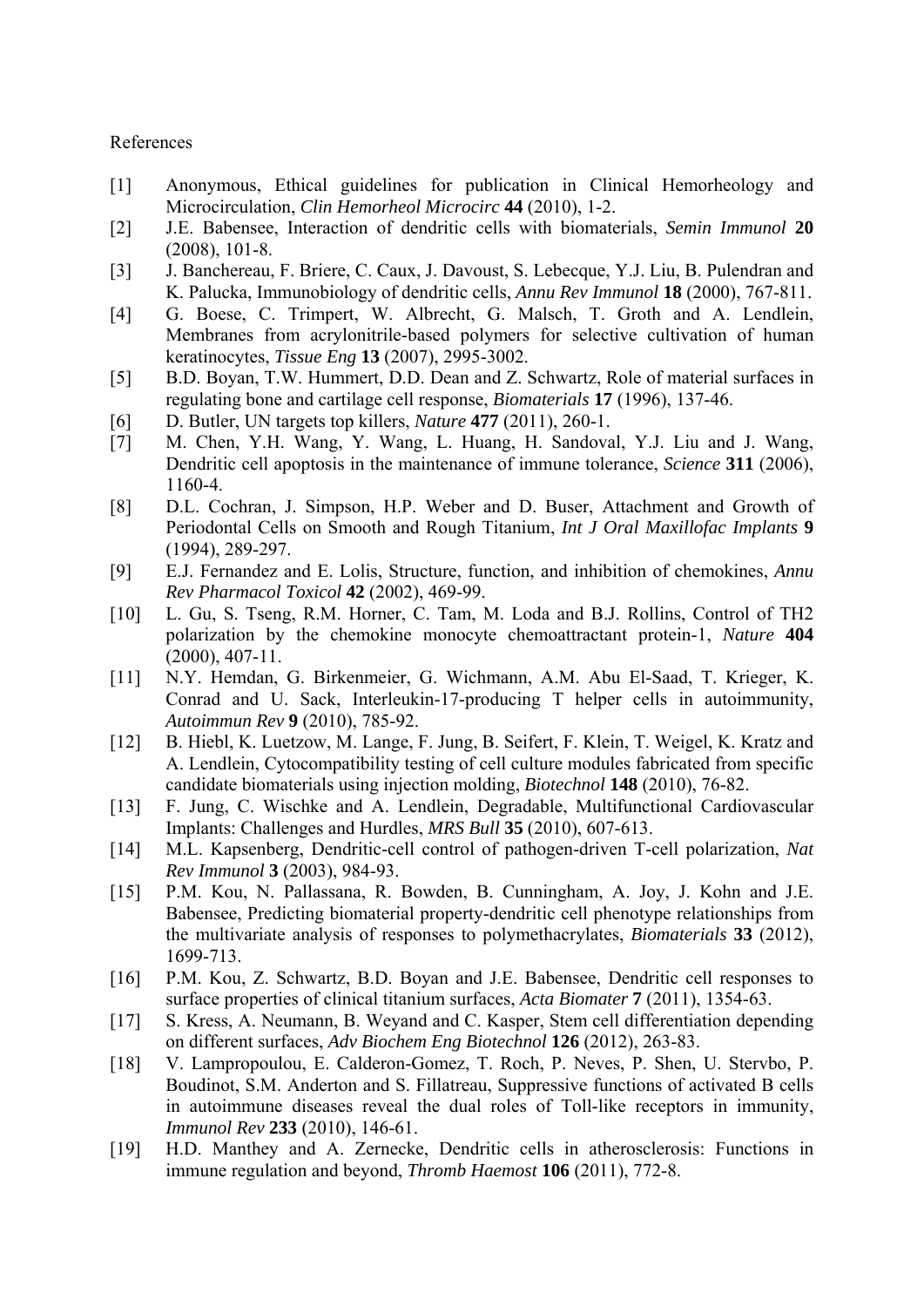- [20] J.Y. Martin, Z. Schwartz, T.W. Hummert, D.M. Schraub, J. Simpson, J. Lankford, Jr., D.D. Dean, D.L. Cochran and B.D. Boyan, Effect of titanium surface roughness on proliferation, differentiation, and protein synthesis of human osteoblast-like cells (MG63), *J Biomed Mater Res* **29** (1995), 389-401.
- [21] A. Mayer, T. Roch, K. Kratz, F. Jung and A. Lendlein, Pro-angiogenic CD14++ CD16+ CD163+ monocytes accelerate the in vitro endothelialisation of elastic *Acta Biomater 8* (2012), 4253-4259.
- [22] Y. Mei, K. Saha, S.R. Bogatyrev, J. Yang, A.L. Hook, Z.I. Kalcioglu, S.W. Cho, M. Mitalipova, N. Pyzocha, F. Rojas, K.J. Van Vliet, M.C. Davies, M.R. Alexander, R. Langer, R. Jaenisch and D.G. Anderson, Combinatorial development of biomaterials for clonal growth of human pluripotent stem cells, *Nat Mater* **9** (2010), 768-78.
- [23] I. Mellman and R.M. Steinman, Dendritic cells: specialized and regulated antigen processing machines, *Cell* **106** (2001), 255-8.
- [24] W.C. Oliver and G.M. Pharr, Measurement of hardness and elastic modulus by instrumented indentation: Advances in understanding and refinements to methodology, *Mater Res* **19** (2004), 3-20.
- [25] K. Palucka and J. Banchereau, Cancer immunotherapy via dendritic cells, *Nat Rev Cancer* **12** (2012), 265-77.
- [26] B. Pulendran, H. Tang and S. Manicassamy, Programming dendritic cells to induce T(H)2 and tolerogenic responses, *Nat Immunol* **11** (2010), 647-55.
- [27] D. Rickert, A. Lendlein, I. Peters, M.A. Moses and R.P. Franke, Biocompatibility testing of novel multifunctional polymeric biomaterials for tissue engineering applications in head and neck surgery: an overview, *Eur Arch Otorhinolaryngol* **263** (2006), 215-22.
- [28] T. Roch, A. Krüger, K. Kratz, N. Ma, F. Jung and A. Lendlein, Immunological evaluation of polystyrene and poly(ether imide) cell culture inserts with different roughness, *Clin Hemorheol Microcir.* **52** (2012), 375-89.
- [29] A. Rot and U.H. von Andrian, Chemokines in innate and adaptive host defense: basic chemokinese grammar for immune cells, *Annu Rev Immunol* **22** (2004), 891-928.
- [30] N. Scharnagl, S. Lee, B. Hiebl, A. Sisson and A. Lendlein, Design principles for polymers as substratum for adherent cells, *J Mater Chem* **20** (2010), 8789-8802.
- [31] V.P. Shastri and A. Lendlein, Engineering Materials for Regenerative Medicine, *MRS Bull* **35** (2010), 571-575.
- [32] Y. Song, J. Feijen, D.W. Grijpma and A.A. Poot, Tissue engineering of small-diameter vascular grafts: a literature review, *Clin Hemorheol Microcirc* **49** (2011), 357-74.
- [33] R.M. Steinman and J. Banchereau, Taking dendritic cells into medicine, *Nature* **449** (2007), 419-26.
- [34] R.M. Steinman and M. Pope, Exploiting dendritic cells to improve vaccine efficacy, *J Clin Invest* **109** (2002), 1519-26.
- [35] L.M. Szott and T.A. Horbett, Protein interactions with surfaces: Cellular responses, complement activation, and newer methods, *Curr Opin Chem Biol* **15** (2011), 677-82.
- [36] H. Takayanagi, Osteoimmunology and the effects of the immune system on bone, *Nat Rev Rheumatol* **5** (2009), 667-76.
- [37] S. von Vietinghoff and K. Ley, Interleukin 17 in vascular inflammation, *Cytokine Growth Factor Rev* **21** (2010), 463-9.
- [38] X. Wang, D. Chen, X. Zhang, B. Jia, L. Xie, D. Sun, W. Ka, W. Yao and Z.Y. Wen, Biorheological changes of dendritic cells at the different differentiation stages, *Clin Hemorheol Microcirc* **46** (2010), 265-73.
- [39] C. Wischke and A. Lendlein, Designing multifunctional polymers for cardiovascular implants, *Clin Hemorheol Microcirc* **49** (2011), 347-55.